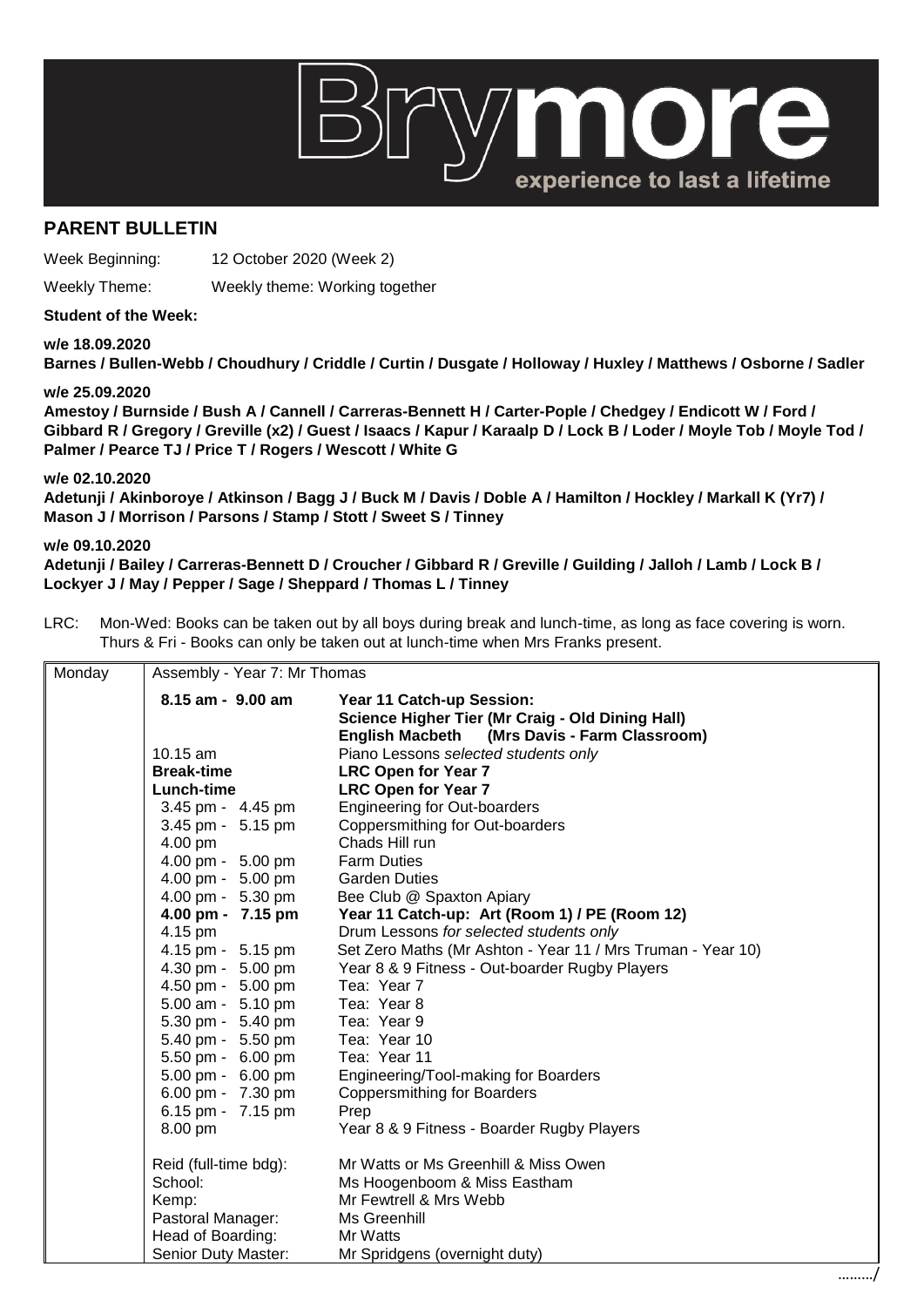| Tuesday | Assembly - Year 8: Mrs Davis |                                                                     |
|---------|------------------------------|---------------------------------------------------------------------|
|         | 8.40 am                      | SSLT Meeting (Meeting Room) (Mrs Davis)                             |
|         | <b>Break-time</b>            | <b>LRC Open for Year 8</b>                                          |
|         | Lunch-time                   | <b>LRC Open for Year 8</b>                                          |
|         | 1.50 pm                      | Year 9 Cross Country -                                              |
|         |                              | Unfortunately, parents are unable to attend this event              |
|         | $2.50$ pm                    | Year 7 Cross Country -                                              |
|         |                              | Unfortunately, parents are unable to attend this event              |
|         | 3.45 pm - 4.45 pm            | Engineering/Tool Making for Out-boarders                            |
|         | 3.45 pm - 5.15 pm            | Sheet Metal/Fabrication for Out-boarders                            |
|         | 4.00 pm                      | Chads Hill run                                                      |
|         | 4.00 pm - 5.00 pm            | <b>Farm Duties</b>                                                  |
|         | 4.00 pm - 5.00 pm            | <b>Garden Duties</b>                                                |
|         | 4.00 pm - 5.00 pm            | Year 11 Catch-up: Art (Room 1) / Computer Science (Room 2)          |
|         | 4.00 pm - 5.00 pm            | Year 9 Rugby                                                        |
|         | 4.30 pm - 5.00 pm            | Year 10 & 11 Fitness - Out-boarder Rugby Players                    |
|         | 4.50 pm - 5.00 pm            | Tea: Year 7                                                         |
|         | 5.00 am - 5.10 pm            | Tea: Year 8                                                         |
|         | 5.30 pm - 5.40 pm            | Tea: Year 9                                                         |
|         | 5.40 pm - 5.50 pm            | Tea: Year 10                                                        |
|         | 5.50 pm - 6.00 pm            | Tea: Year 11                                                        |
|         | 5.00 pm - 6.00 pm            | <b>Woodwork for Boarders</b>                                        |
|         | 6.00 pm - 7.30 pm            | Sheet Metal / Fabrication for Boarders                              |
|         | 6.00 pm- 8.00 pm             | <b>Bridgwater &amp; Taunton College Virtual Showcase Events</b>     |
|         | 6.15 pm - 7.15 pm            | Prep                                                                |
|         | 6.15 pm - 7.15 pm            | Year 11 Catch-up: Maths Higher Tier (Grade 7, 8, 9) (Rooms 10 & 11) |
|         | 8.00 pm                      | Year 10 & 11 Fitness - Boarder Rugby Players                        |
|         | Reid (full-time bdg):        | Mrs Long & Miss Owen                                                |
|         | School:                      | Ms Hoogenboom & Miss Eastham                                        |
|         | Kemp:                        | Mr Fewtrell & Mrs Webb                                              |
|         | Pastoral Manager:            | Ms Greenhill                                                        |
|         | Head of Boarding:            | (Day) Mr Watts                                                      |
|         | Senior Duty Master:          | Mr Spridgens                                                        |
|         |                              |                                                                     |

………/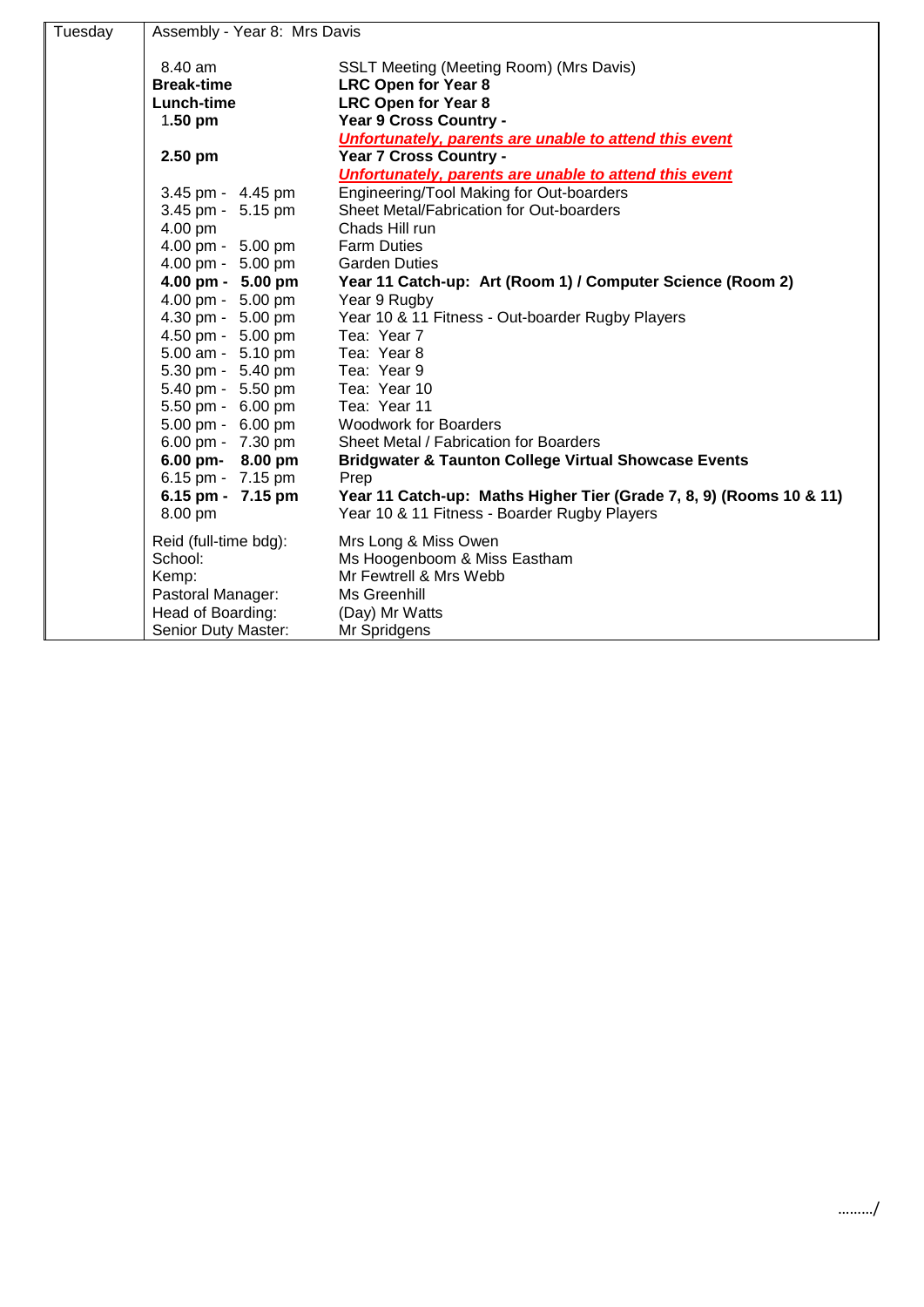| Wednesday | Assembly - Year 9: Mr Thomas                         |                                                                                             |
|-----------|------------------------------------------------------|---------------------------------------------------------------------------------------------|
|           | 8.15 am - 9.00 am                                    | Year 11 Catch-up:                                                                           |
|           |                                                      | <b>Science (Mr Craig - Old Dining Hall)</b>                                                 |
|           | <b>Break-time</b>                                    | <b>Science (Mr Lines - Farm Classroom)</b><br><b>LRC Open for Year 9</b>                    |
|           | $1.50$ pm                                            | Year 10 Cross Country -                                                                     |
|           |                                                      | Unfortunately, parents are unable to attend this event                                      |
|           | 2.50 pm                                              | Year 11 Cross Country -                                                                     |
|           | 3.45 pm - 4.45 pm                                    | Unfortunately, parents are unable to attend this event<br>Archery for Out-boarders          |
|           | 3.45 pm - 5.15 pm                                    | <b>Blacksmithing for Out-boarders</b>                                                       |
|           | 4.00 pm                                              | Chads Hill run                                                                              |
|           | 4.00 pm                                              | Guitar Lessons selected students only                                                       |
|           | 4.00 pm - 5.00 pm<br>4.00 pm - 5.00 pm               | <b>Farm Duties</b><br><b>Garden Duties</b>                                                  |
|           | 4.00 pm - 5.00 pm                                    | Year 7 & 8 Rugby (Mr Williams & Mr Lines)                                                   |
|           | 4.00 pm - 5.00 pm                                    | Year 11 Catch-up: DT                                                                        |
|           | 4.30 pm - 5.00 pm                                    | Year 8, 9, 10 & 11 Fitness Catch-up (Boarders Only)                                         |
|           | 4.50 pm - 5.00 pm<br>5.00 am - 5.10 pm               | Tea: Year 7<br>Tea: Year 8                                                                  |
|           | 5.30 pm - 5.40 pm                                    | Tea: Year 9                                                                                 |
|           | 5.40 pm - 5.50 pm                                    | Tea: Year 10                                                                                |
|           | 5.50 pm - 6.00 pm<br>5.00 pm - 7.00 pm               | Tea: Year 11                                                                                |
|           | 5.00 pm - 6.00 pm                                    | Lackham College 'Virtual Open Event'<br><b>Archery for Boarders</b>                         |
|           | 6.15 pm - 7.15 pm                                    | Prep                                                                                        |
|           | 6.00 pm - 7.30 pm                                    | <b>Blacksmithing for Boarders</b>                                                           |
|           | 7.30 pm - 8.30 pm<br>8.00 pm                         | Young Farmers Club - Hall<br>Athletics (By invitation)                                      |
|           |                                                      |                                                                                             |
|           | Reid (full-time bdg):<br>School:                     | Mrs Long & Lady Warren<br>Ms Hoogenboom & Miss Eastham                                      |
|           | Kemp:                                                | Mr Fewtrell & Mrs Webb                                                                      |
|           | Pastoral Manager:                                    | Ms Greenhill                                                                                |
|           | Head of Boarding:                                    | Mr Watts                                                                                    |
| Thursday  | Senior Duty Master:<br>Assembly - Year 10: Mrs Davis | Mr Spridgens                                                                                |
|           |                                                      |                                                                                             |
|           | 8.15 am - 9.00 am                                    | Year 11 Catch-up Session:                                                                   |
|           | <b>Break-time</b>                                    | (Mrs Taylor-Lane - Farm Classroom)<br><b>English Macbeth</b><br><b>LRC Open for Year 10</b> |
|           | Lunch-time                                           | <b>LRC Open for Year 10</b>                                                                 |
|           | 3.45 pm - 5.15 pm                                    | Woodwork for Out-boarders                                                                   |
|           | TIME TBC<br>4.00 pm                                  | <b>Bike Track</b><br>Chads Hill run                                                         |
|           | 4.00 pm - 5.00 pm                                    | <b>Farm Duties</b>                                                                          |
|           | 4.00 pm - 5.00 pm                                    | <b>Garden Duties</b>                                                                        |
|           | 4.00 pm - 5.00 pm                                    | Year 11 Catch-up: Maths (Rooms 10 & 11)                                                     |
|           | 4.00 pm - 5.00 pm<br>4.50 pm - 5.00 pm               | Year 10 & 11 Rugby (Mr Williams & Mr Spridgens)<br>Tea: Year 7                              |
|           | 5.00 am - 5.10 pm                                    | Tea: Year 8                                                                                 |
|           | 5.30 pm - 5.40 pm                                    | Tea: Year 9                                                                                 |
|           | 5.40 pm - 5.50 pm                                    | Tea: Year 10                                                                                |
|           | 5.50 pm - 6.00 pm<br>6.00 pm - 7.00 pm               | Tea: Year 11<br><b>Green Woodworking for Boarders</b>                                       |
|           | 6.15 pm - 7.15 pm                                    | Prep                                                                                        |
|           | 6.15 pm - 7.15 pm                                    | All Year 11: Maths Walk & Talk (Hall)                                                       |
|           | 7.30 pm - 9.00 pm                                    | Ropes/Fitness (By invitation)                                                               |
|           | Reid (full-time bdg):                                | Mrs Long & Miss Owen                                                                        |
|           | School:                                              | Ms Hoogenboom & Miss Eastham                                                                |
|           | Kemp:                                                | Mr Fewtrell & Mrs Webb                                                                      |
|           | Pastoral Manager:                                    | Ms Greenhill                                                                                |
|           | Duty Master:<br>Head of Boarding:                    | Mr Ashton<br>Mr Watts                                                                       |
|           | Senior Duty Master:                                  | Mr Spridgens                                                                                |